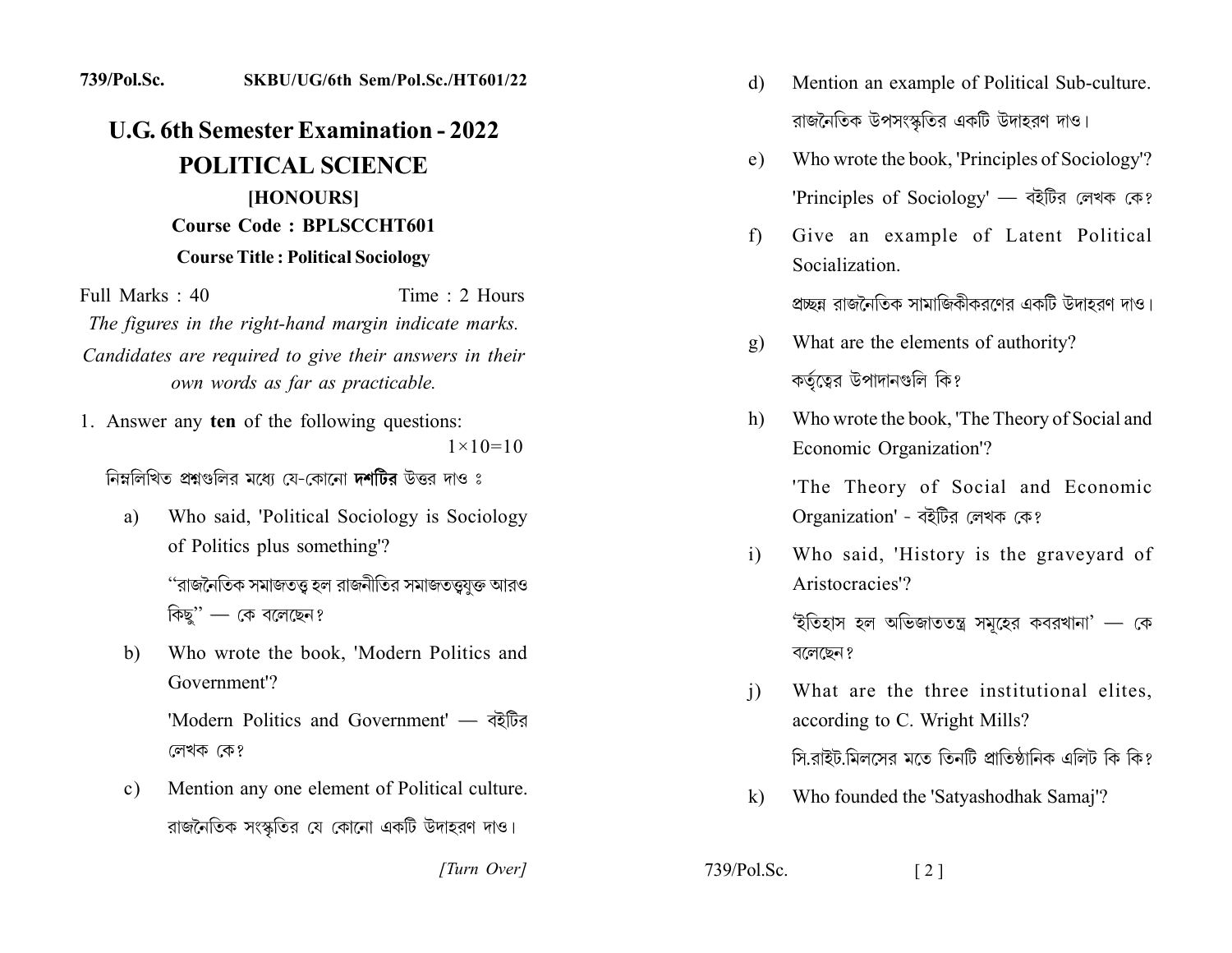'সতাশোধক সমাজ' কে প্রতিষ্ঠা করেন?

 $\left| \right\rangle$ Name any one ethnic Political Organization in India.

> ভারতের নুকুল গোষ্ঠীভিত্তিক যে কোনো একটি রাজনৈতিক সংগঠনের নাম লেখ।

- In which year, Poona Pact was signed?  $m)$ কোন সালে পুনা চুক্তি স্বাক্ষরিত হয়?
- In which year, 'Untouchability Offences Act'  $n)$ was passed in India?

কোন সালে ভারতে 'অস্পশ্যতা অপরাধ আইন' পাশ হয়?

Who wrote the book, 'The Rise and Fall of  $\Omega$ ) Elites'?

> 'The Rise and Fall of Elites'- বইটির লেখক কে?

2. Answer any five of the following questions :

 $2 \times 5 = 10$ 

[Turn Over]

নিম্নলিখিত প্রশ্নগুলির মধ্যে যে-কোনো পাঁচটির উত্তর দাও ঃ

- Define Political Sociology. a) রাজনৈতিক সমাজতত্তের সংজ্ঞা দাও।
- What is Subject Political Culture? b) নিষ্ক্রিয় রাজনৈতিক সংস্কৃতি কি?

 $\begin{bmatrix} 3 \end{bmatrix}$ 

 $739/Pol$ . Sc.

Give any two reasons for which Political  $c)$ Sociology can not be described as natural science.

> রাজনৈতিক সমাজতত্ত্বকে কেন প্রকৃতি বিষয়ক বিজ্ঞান বলা হয় না, তার স্বপক্ষে যে কোনো দটি কারণ দেখাও।

- According to Max Weber, what is the d) routinization of Charisma? ম্যাক্স ওয়েবারের মতে, গণমোহিনী কর্তৃত্বের নিয়মাফিকরণ কী?
- What is meant by Peer group?  $e)$ অন্তঃরঙ্গ গোষ্ঠী বলতে কি বোঝায়?
- Define social mobility.  $f$ ) সামাজিক সচলতার সংজ্ঞা দাও।
- What is meant by ethnic group?  $g)$ নকল গোষ্ঠী বলতে কি বোঝায়?
- Define elite.  $h)$ এলিট বা প্রবরের সংজ্ঞা দাও।
- 3. Answer any two of the following questions:  $5 \times 2 = 10$

## নিম্নলিখিত প্রশ্নগুলির মধ্যে যে-কোনো দুটির উত্তর দাও ঃ

What are the determinants of Political Culture? a) রাজনৈতিক সংস্কৃতির নির্ধারক সমূহ কী?  $739/P<sub>ol</sub>$  Sc  $[4]$